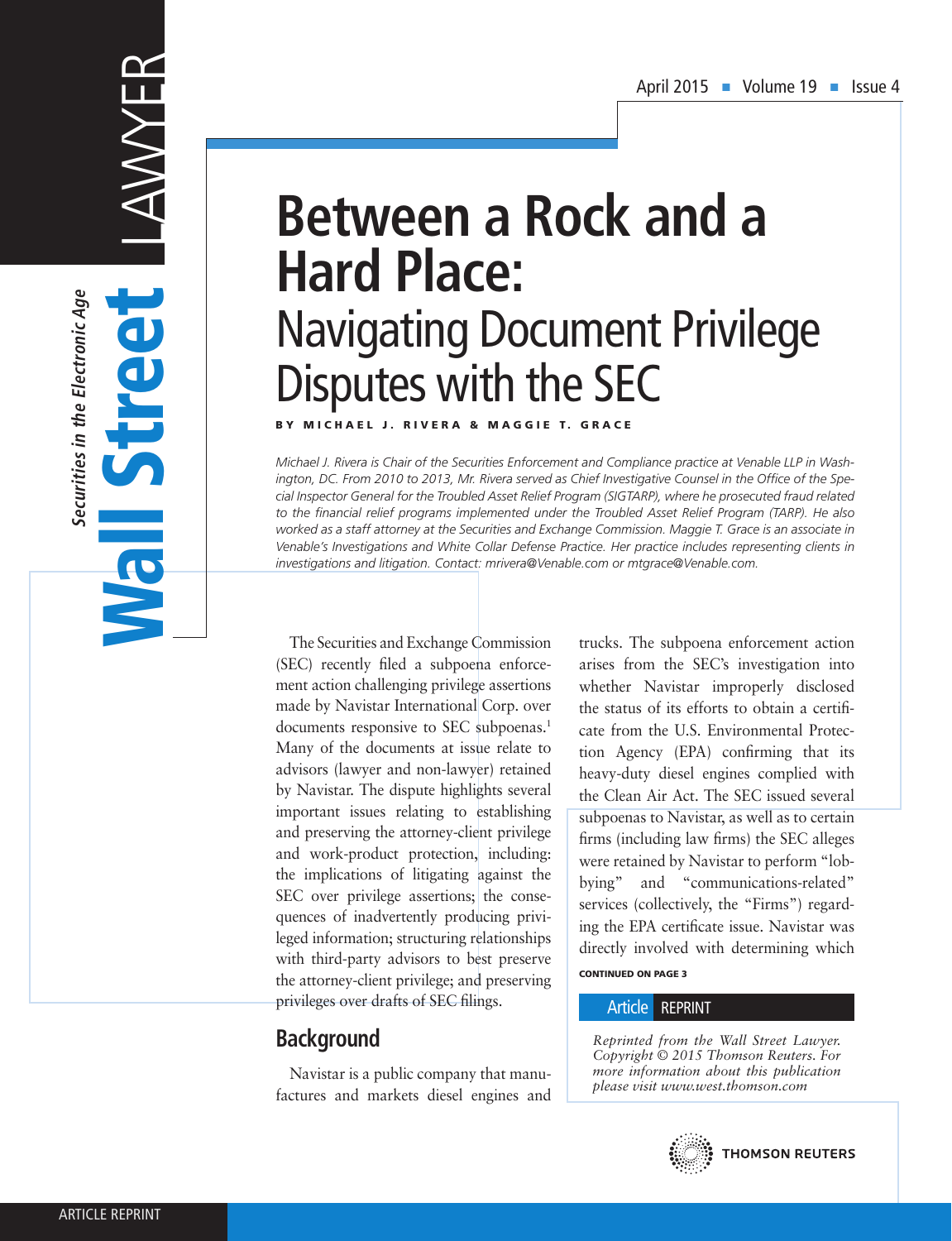*© 2015 Thomson Reuters. This publication was created to provide you with accurate and authoritative information concerning the subject matter covered, however it may not necessarily have been prepared by persons licensed to practice law in a particular jurisdiction. The publisher is not engaged in rendering legal or other professional advice, and this publication is not a substitute for the advice of an attorney. If you require legal or other expert advice, you should seek the services of a competent attorney or other professional.* 

*For authorization to photocopy, please contact the Copyright Clearance Center at 222 Rosewood Drive, Danvers, MA 01923, USA (978) 750-8400; fax (978) 646-8600 or West's Copyright Services at 610 Opperman Drive, Eagan, MN 55123, fax (651)687-7551. Please outline the specific material involved, the number of copies you wish to distribute and the purpose or format of the use.* 

*For subscription information, please contact the publisher at: west.legalworkspublications@thomson.com*

The opinions and viewpoints expressed in the articles and columns of *Wall Street Lawyer* are exclusively those of the individual authors and should not be attributed in any way to the members of the Editorial Advisory Board, individually, or as a whole.

#### **Editorial Board**

**MANAGING EDITOR: GREGG WIRTH**

**CHAIRMAN: JOHN F. OLSON** Gibson, Dunn & Crutcher Washington, DC

**ADVISORY BOARD:**

**BRANDON BECKER** Executive Vice President and Chief Legal Officer at TIAA-CREF New York, NY

**BLAKE A. BELL** Simpson Thacher & Bartlett New York, NY

**STEVEN E. BOCHNER** Wilson Sonsini Goodrich & Rosati Palo Alto, CA

**JORDAN ETH** Morrison & Foerster LLP San Francisco, CA

**EDWARD H. FLEISCHMAN** Former SEC Commissioner New York, NY

**ALEXANDER C. GAVIS** Vice President & Associate General Counsel Fidelity Investments **JAY B. GOULD**

Pillsbury Winthrop Shaw Pittman LLP San Francisco, CA

#### **PROF. JOSEPH A. GRUNDFEST**

Professor of Law, Stanford Law School **MICALYN S. HARRIS**

ADR Services Ridgewood, NJ **PROF. THOMAS LEE HAZEN**

University of North Carolina – Chapel Hill **ALLAN HORWICH**

Schiff Hardin LLP Chicago, IL **TERESA IANNACONI**

Partner, Department of Professional Practice KPMG Peat Marwick

**MICHAEL P. JAMROZ** Partner, Financial Services Deloitte & Touche

**STANLEY KELLER** Edwards Wildman Palmer LLP Boston, MA

**CARY I. KLAFTER** Vice President, Legal & Government Affairs, and Corporate Secretary Intel Corporation

**BRUCE W. LEPPLA** Lieff Cabraser Heiman & Berstein LLP San Francisco, CA

**SIMON M. LORNE** Vice Chairman and Chief Legal Officer at Millennium Partners, L.P.

**MICHAEL D. MANN** Richards Kibbe & Orbe Washington, DC

**JOSEPH MCLAUGHLIN** Sidley Austin, LLP New York, NY

**WILLIAM MCLUCAS** WilmerHale LLP Washington, DC

**BROC ROMANEK** General Counsel, Executive Press, and Editor TheCorporateCounsel.net

**JOHN F. SAVARESE** Wachtell, Lipton, Rosen & Katz New York, NY

**JOEL MICHAEL SCHWARZ** Attorney, U.S. Government

**STEVEN W. STONE** Morgan Lewis LLP Washington, DC

**LAURA S. UNGER** Former SEC Commissioner and Acting Chairman

**ERIC S. WAXMAN** Skadden, Arps, Slate, Meagher & Flom LLP Los Angeles, CA

**JOHN C. WILCOX** Chairman, Sodali Ltd.

**JOEL ROTHSTEIN WOLFSON** Bank of America Merrill Lynch

**Wall Street Lawyer**

West LegalEdcenter 610 Opperman Drive Eagan, MN 55123

© 2015 Thomson Reuters

One Year Subscription = 12 Issues = \$867.96 (ISSN#: 1095-2985)

For authorization to photocopy, please contact the Copyright Clearance Center at 222 Rosewood Drive, Danvers, MA 01923, USA (978) 750-8400; fax (978) 646-8600 or West's Copyright Services at 610 Opperman Drive, Eagan, MN 55123, fax (651) 687-7551. Please outline the specific material involved, the number of copies you wish to distribute and the purpose or format of the use.

This publication was created to provide you with accurate and authoritative information concerning the subject matter covered. However, this publication was not necessarily prepared by persons licensed to practice law in a particular jurisdication. The publisher is not engaged in rendering legal or other professional advice, and this publication is not a substitute for the advice of an attorney. If you require legal or other expert advice, you should seek the services of a competent attorney or other professional.

Copyright is not claimed as to any part of the original work prepared by a United States Government officer or employee as part of the person's official duties.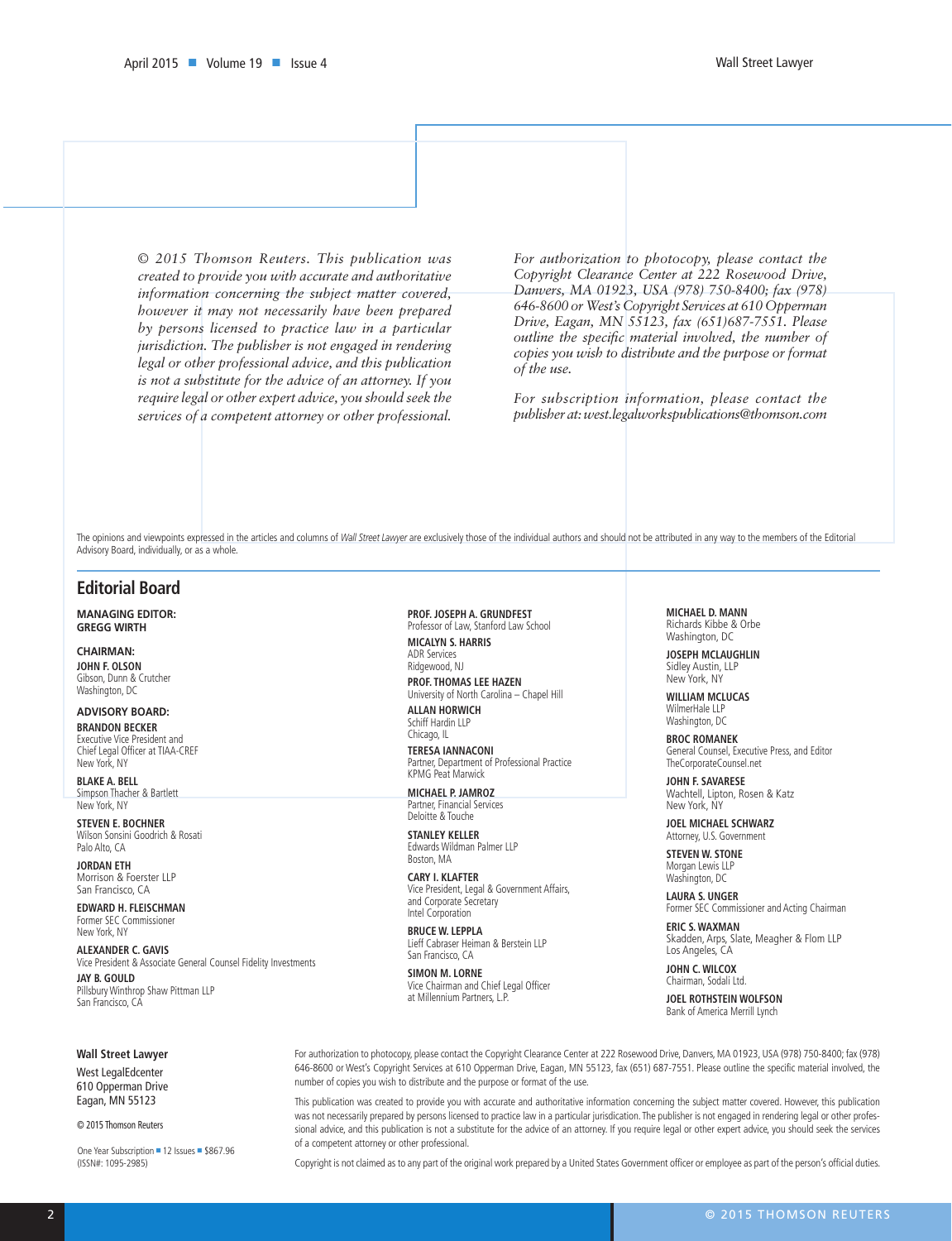documents the Firms withheld and redacted as privileged and with preparing privilege logs the Firms submitted to the SEC.

The SEC Staff disagrees with a number of privilege assertions made by Navistar. Specifically, the SEC Staff is challenging privilege assertions relating to: (i) documents involving the Firms; (ii) communications involving non-attorneys only; and (iii) draft SEC filings and communications about the filings. After failed attempts to resolve disputes over these privilege issues, the SEC elected to request a court to force Navistar to produce documents (and redacted portions of documents) the SEC Staff believes are being improperly withheld.

Regardless of which party prevails on the underlying privilege issues, there are several interesting takeaways from this case related to preserving the privileges and protections that apply to documents and the implications of litigating such issues against the SEC.

# **Lessons Learned**

#### Even if you win, you may lose

SEC investigations generally are confidential and remain so until a settlement is reached, an enforcement action is filed, or the investigation reaches the point that disclosure is required because an enforcement action is imminent. Even where a public company opts to disclose an investigation at an earlier point, the company has control over the disclosure language and ordinarily includes limited and general information about the investigation. However, if a fight emerges over privilege assertions (or over any other document production issue), and the SEC decides to pursue a subpoena enforcement action, the SEC will file in federal district court publicly available papers in which the SEC has the discretion to assert (in excruciating detail if it sees fit) the nature of and basis for its investigation, the violations being pursued, and the evidence it has marshaled.

The Navistar case demonstrates how a privilege dispute can lead to such undesirable public disclosures about an SEC investigation. Two days before the SEC filed its subpoena enforcement action, Navistar filed its annual Form 10-K containing the following general disclosure regarding the SEC investigation:

**In June 2012, Navistar received an informal inquiry from the Chicago Office of the Enforcement Division of the SEC seeking a number of categories of documents for the periods dating back to November 1, 2010, relating to various accounting and disclosure issues. We received a formal order of private investigation in July 2012. We have received subsequent subpoenas from the SEC in connection with their inquiry, and we continue our full cooperation with the SEC in this matter. At this time, we are unable to predict the outcome of this matter or provide meaningful quantification of how the final resolution of this matter may impact our future consolidated financial condition, results of operations or cash flows.2**

In contrast to Navistar's general disclosure (which is similar to the company's disclosures over the previous two years), the SEC's court filings disclose substantially more information about the nature of its investigation. The court filings detail the company's costly and failed efforts to obtain EPA certification for its heavy-duty diesel engines that were using a new type of technology and its retention of advisors (lawyer and non-lawyer) to assist in the process of obtaining EPA certification. The court filings reveal that the SEC is investigating violations of federal securities laws and questioning the veracity of the company's disclosures to the public about its efforts to obtain EPA certification. For example, the SEC court filings state:

**The SEC Staff is conducting an investigation to determine whether Navistar and others may have violated the federal securities laws by making false or misleading statements or material omissions, including in Navistar's public filings with the SEC.**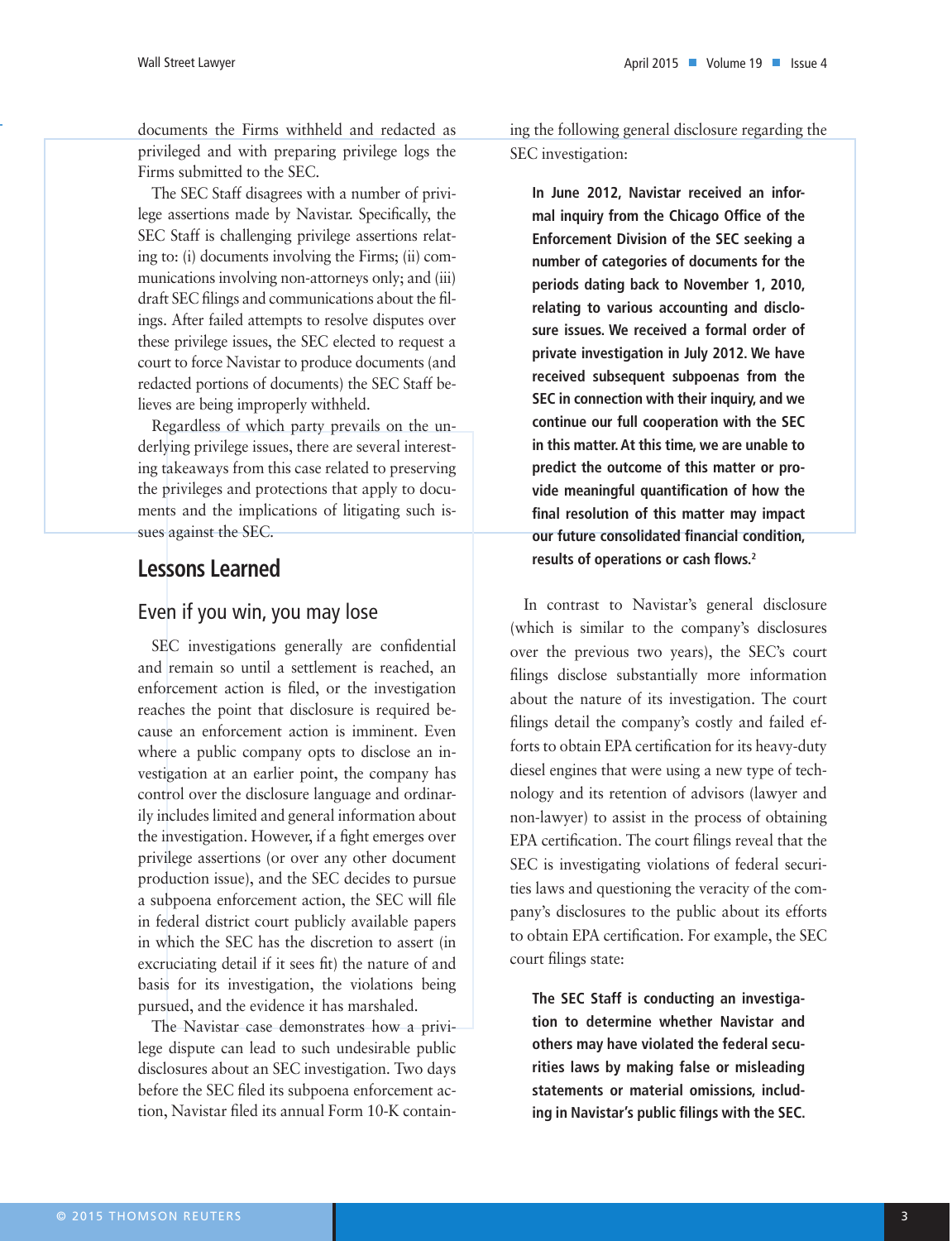**Th[e] information [the SEC is seeking] bears directly on whether Navistar's understanding of the progress of its efforts to obtain EPA certification, as reflected in its lobbying efforts and its communications with others, was consistent with its public statements regarding this issue."3**

The unfortunate reality in situations such as this is that the SEC is able to file court papers disclosing details about its otherwise non-public investigations. This provides the SEC with leverage in disputes with companies over privilege assertions (and over other document production disputes) and presents companies with a difficult dilemma when the SEC threatens to litigate over a company's privilege assertions. While a company ultimately might prevail in court on some or all of its challenged privilege assertions, it could suffer prolonged reputational harm from the statements and allegations made in the SEC's court filings. Moreover, the information in such filings could pique the interest of the plaintiffs' bar. A company should consider these potential negative outcomes when assessing its options and strategy in response to SEC challenges of privilege assertions, even when the company steadfastly believes it will be victorious in court.

### Expect the SEC to review inadvertently disclosed privileged documents it has already reviewed to test privilege assertions

The SEC was emboldened to aggressively challenge Navistar's privilege assertions because with respect to certain documents it knew exactly what communications Navistar had withheld as privileged. That is because Navistar had inadvertently produced privileged documents on two occasions during the investigation.

In one instance, Navistar produced redacted documents (claiming privilege over the redacted portions) after the Firms had already produced the same documents unredacted. When the SEC alerted Navistar to this discrepancy, Navistar asserted privilege over the unredacted portions and asked the SEC to destroy the documents. The SEC

Staff had already reviewed the portions of these documents that Navistar claimed to be privileged. The SEC Staff re-reviewed these documents "to assess Navistar's privilege claims"4 and concluded that none of the privilege claims were valid.

In another instance, Navistar alerted the SEC Staff that it had inadvertently produced 56 documents that were protected by privilege and asked that the documents be destroyed or returned. The SEC Staff had already reviewed some of these documents. The Staff agreed to destroy the documents it had not already reviewed and those where the Staff agreed with Navistar's privilege claim. However, yet again, the Staff re-reviewed the documents it had already reviewed to "assess Navistar's privilege claims." As a result of this review, the SEC Staff determined that "few" of Navistar's privilege claims were valid.

This regrettable sequence of events highlights why companies should devote the resources necessary to minimize the risk of inadvertently producing privileged documents. The inadvertent production of privileged information could undermine all of a company's privilege assertions should the SEC Staff review the documents and disagree with those assertions. Indeed, the SEC Staff's skepticism over Navistar's privilege assertions was fueled by the Staff's review of the inadvertently produced documents. As the SEC Staff acknowledged in court filings, its re-review of the inadvertently produced documents to assess Navistar's privilege assertions "informed the SEC's view of Navistar's privilege claims regarding other documents." Moreover, while there are procedures for clawing back from the SEC inadvertently produced privileged documents, a risk remains that the SEC will, as it did to Navistar, refuse to return the documents if the SEC staff believes the privilege has been waived (or is non-existent).

### Take precautions to preserve privileges when retaining third-party advisors

The SEC's primary concern here is Navistar's attempt to assert the attorney-client privilege and work-product protection over communications involving third-party advisors (attorneys and non-attorneys) whom the SEC alleged were act-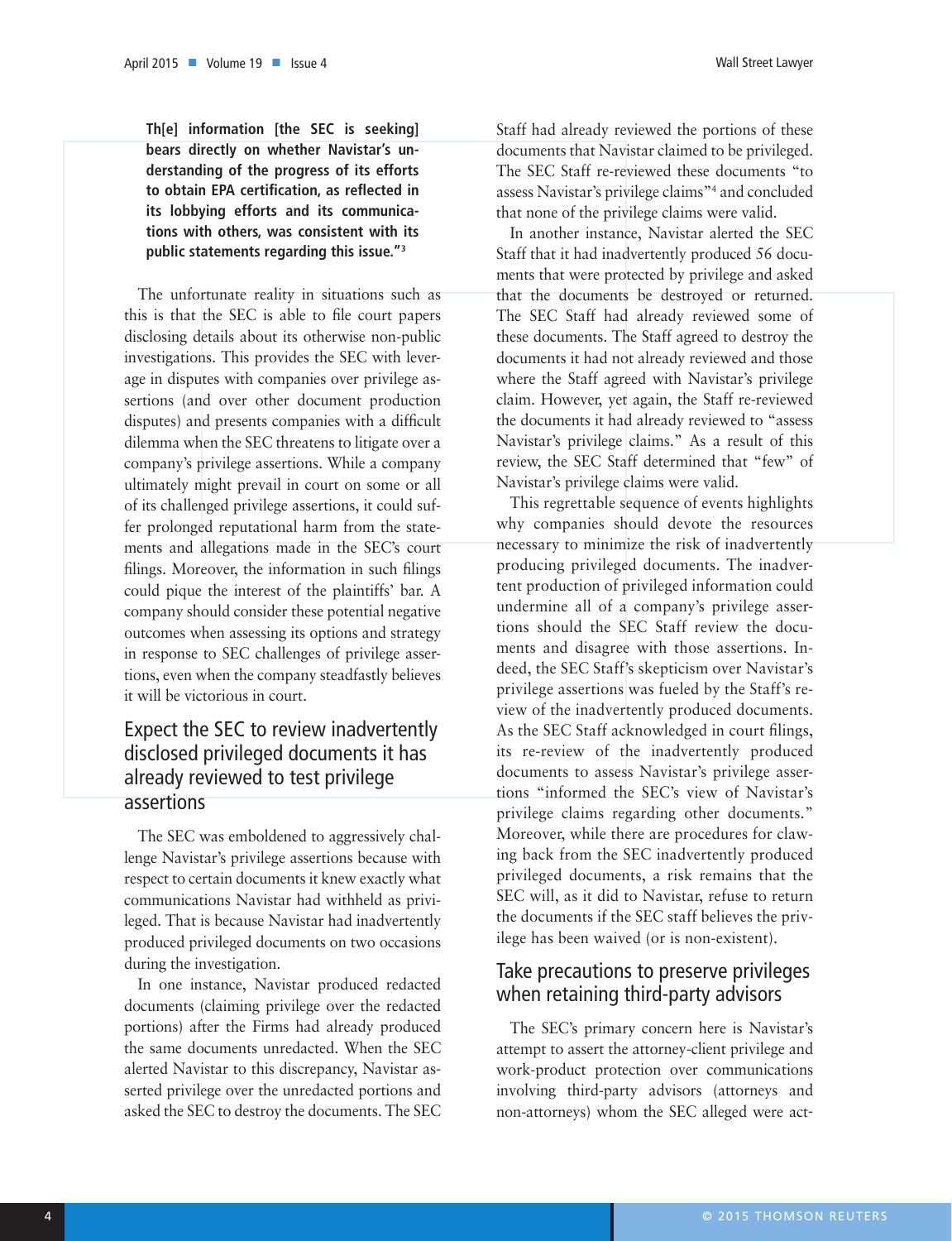ing in lobbying roles. Navistar countered in its court filing that nearly all the communications at issue involved in-house or outside counsel "acting in their capacity as lawyers." However, the SEC disagrees with these privilege assertions based on its assessment of the services requested of and provided by these third-party advisors. Despite Navistar's vehement arguments to the contrary, the SEC has concluded that these advisors were acting in public affairs, communications, and lobbying capacities for Navistar (and were not acting in a legal capacity). Accordingly, the SEC asserts that no privileges apply.

When companies retain third-party advisors, it is often prudent to seek to shroud the advisor's work in privilege to the largest extent possible. This case is a stark reminder that when establishing such relationships with non-lawyers and lawyers alike, precautions should be taken to effectively establish and preserve the privilege.

First, have outside counsel directly retain and manage third-party advisors. Structuring the engagement and advisor actions in this manner will better enable the company to make valid and colorable claims that communications and workproduct involving the advisors are privileged. Navistar sought to assert privilege over communications it had with a public relations firm it retained to assist with its litigation strategy. The SEC took the position that no communications involving the public relations firm were privileged because the firm was not retained to provide or assist with legal advice. While impossible to know for certain, perhaps the SEC would have been less inclined to challenge these privilege assertions had the public relations firm been retained by outside counsel.

Second, when retaining an advisory firm that provides both legal and lobbying services, companies should clearly identify in an engagement letter the legal services to be provided and ensure that the advisor in fact provides those legal services. The Navistar case demonstrates the risk that the SEC could challenge privilege claims over activities and communications involving an advisory firm (including a law firm) relating to any services the SEC deems are non-legal. Here, Navistar argued that its engagement letters with two law

firms confirmed that the law firms were providing legal services. However, the SEC alleges that no privilege applies to communications or notes involving the law firms because the services provided were lobbying services, not legal. The SEC further alleged that no evidence existed of the relevant lawyer/lobbyist being involved in "developing litigation strategy",<sup>5</sup> analyzing legislation, or otherwise providing legal services for Navistar. The existence of an engagement letter stating that a law firm was providing legal services could not by itself, according to the SEC, "reclassify" nonlegal services as legal services in order to invoke the attorney-client privilege.

Third, precautions should be taken to clearly designate communications intended to be privileged and to avoid waiving a document's privilege status. To be sure, not every communication with a lawyer is privileged. To best protect those documents that are privileged, efforts should be taken to clearly designate them as such—for example, by marking each document "Privileged and Confidential," "Communication with Counsel" and/ or "Request for Legal Advice." Equally important, companies should take measures to avoid disseminating privileged communications in a manner that will trigger a waiver. Here, the SEC alleged that Navistar waived the privilege by disseminating certain communications to employees and third-party advisors who were not providing legal advice. A communication is more likely to retain its privileged status if its dissemination is limited to persons directly involved in providing or assessing the legal advice being communicated. Special precautions should be taken when disseminating privileged communications to third-party advisors who were not expressly retained to provide legal services.

Fourth, companies should be careful not to undermine their privilege assertions involving legal advisors by inaccurately characterizing their role. A reason the SEC challenged Navistar's assertion of privilege over documents relating to a lawyer/ lobbyist was because in emails Navistar employees characterized that advisor's activities as "lobbying" work on the company's behalf.